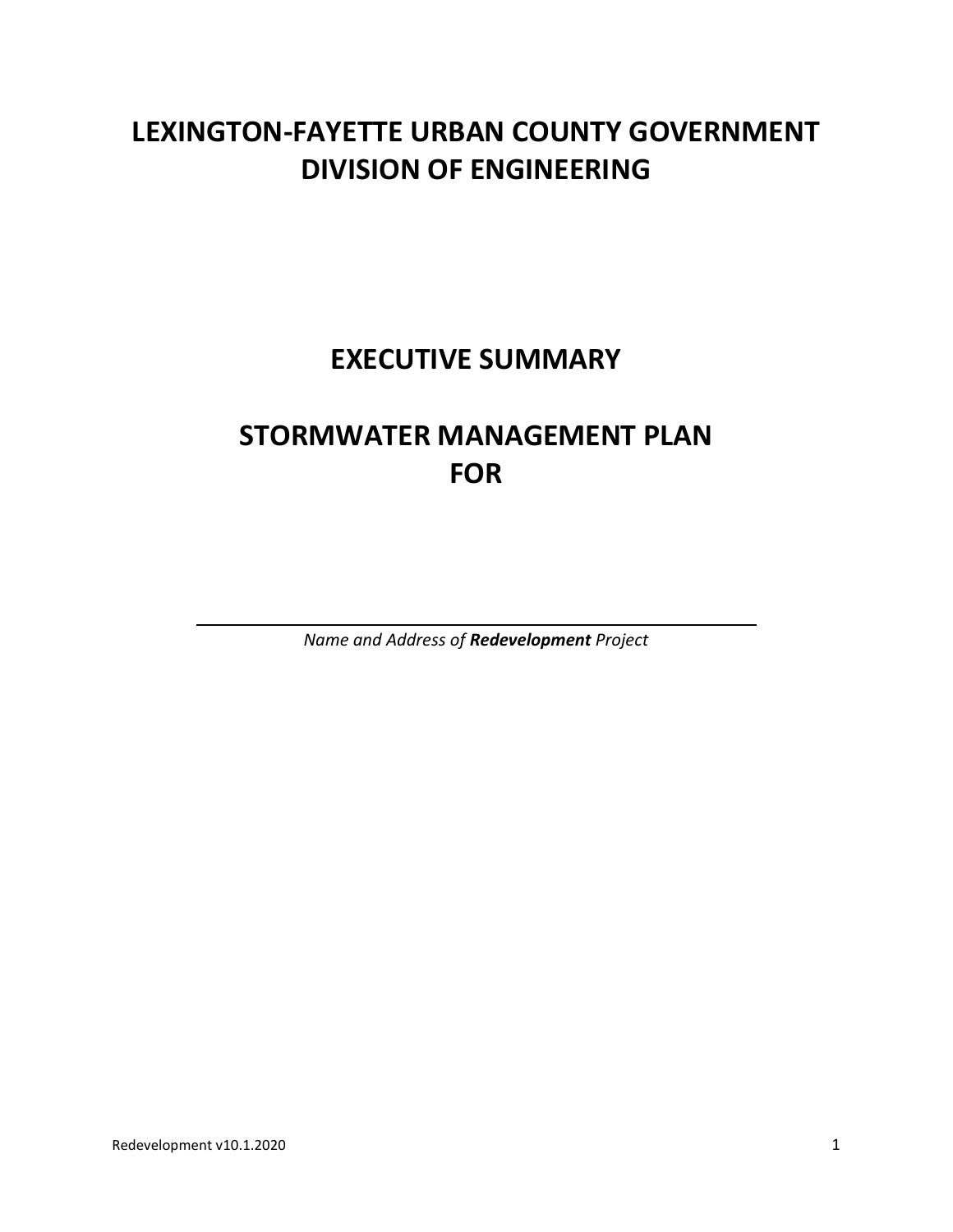# **EXECUTIVE SUMMARY STORMWATER MANAGEMENT PLAN FOR**

*Name of Redevelopment Project*

## **Table of Contents**

- **Page 1 – Cover Page**
- **Page 2 – Table of Contents and Certification Statement**
- **Page 3 – General Information**
- **Page 4 – Detention Requirements**
- **Page 5 – Detention Basin Data Form**
- **Page 6 – Summary of Peak Outflows**
- **Page 7 – Water Quality Requirements**
- **Page 8 – Water Quality Data Form**
- **Page 9 – Submittal Checklist**
- **Page 10 – List of Supplemental Information Provided in the Appendix**

#### **Certification:**

I certify that this executive summary was prepared by me or others under my supervision, and that a copy is being provided to the New Development Section in the Division of Engineering and the MS4 / Water Quality Manager in the Division of Water Quality.

Date

Engineer's Signature and Kentucky License No.

Printed Name

Name of Engineering Firm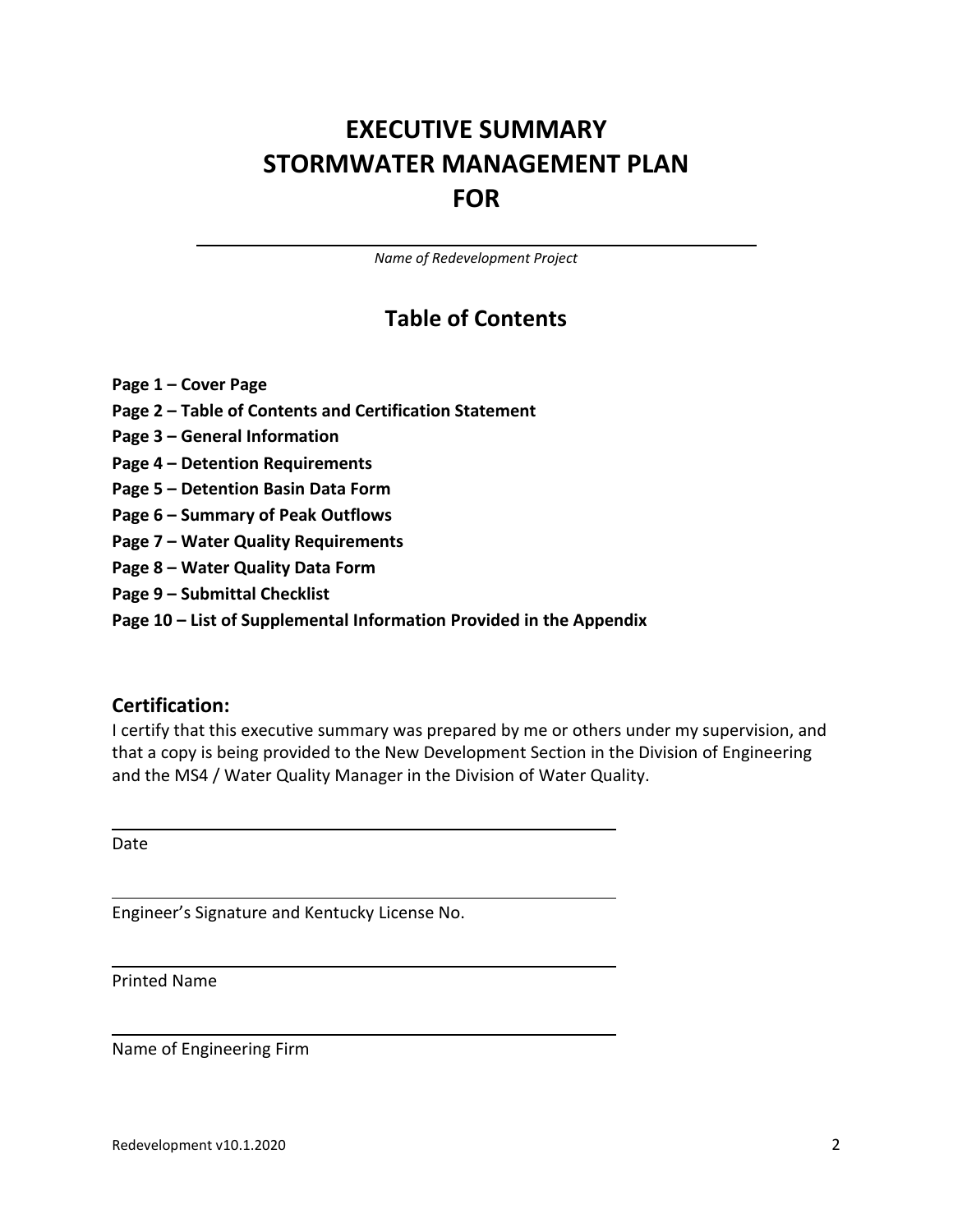### **GENERAL INFORMATION**

| <b>Project Name:</b>                                                                                                                                            |
|-----------------------------------------------------------------------------------------------------------------------------------------------------------------|
| <b>Site Address:</b>                                                                                                                                            |
| Owner/Developer (Name, email address, phone number):                                                                                                            |
| Engineer (Name, email address, phone number):                                                                                                                   |
| Watershed:<br><b>Boone Creek</b><br>Cane Run<br>East Hickman<br><b>KY River</b><br>North Elkhorn<br>South Elkhorn<br>Town Branch<br>West Hickman<br>Wolf Run    |
| Royal Spring Wellhead Protection Area                                                                                                                           |
| U. S. Army Corps of Engineers Jurisdictional Streams and Wetlands                                                                                               |
|                                                                                                                                                                 |
|                                                                                                                                                                 |
| Type of Redevelopment: Residential Commercial                                                                                                                   |
| (Land disturbance includes demolition, removal of pavements, and other activities that temporarily expose soil. It<br>does not include repaving or remodeling.) |
| Baseline (before demolition) impervious area within the LOD (acres): ______________________________                                                             |
| Proposed impervious area within the LOD after redevelopment (acres): ____________                                                                               |
| No. of Outfalls (pipe or open channel at the property line):                                                                                                    |
|                                                                                                                                                                 |
|                                                                                                                                                                 |
|                                                                                                                                                                 |
|                                                                                                                                                                 |
|                                                                                                                                                                 |
|                                                                                                                                                                 |
|                                                                                                                                                                 |
|                                                                                                                                                                 |
|                                                                                                                                                                 |
|                                                                                                                                                                 |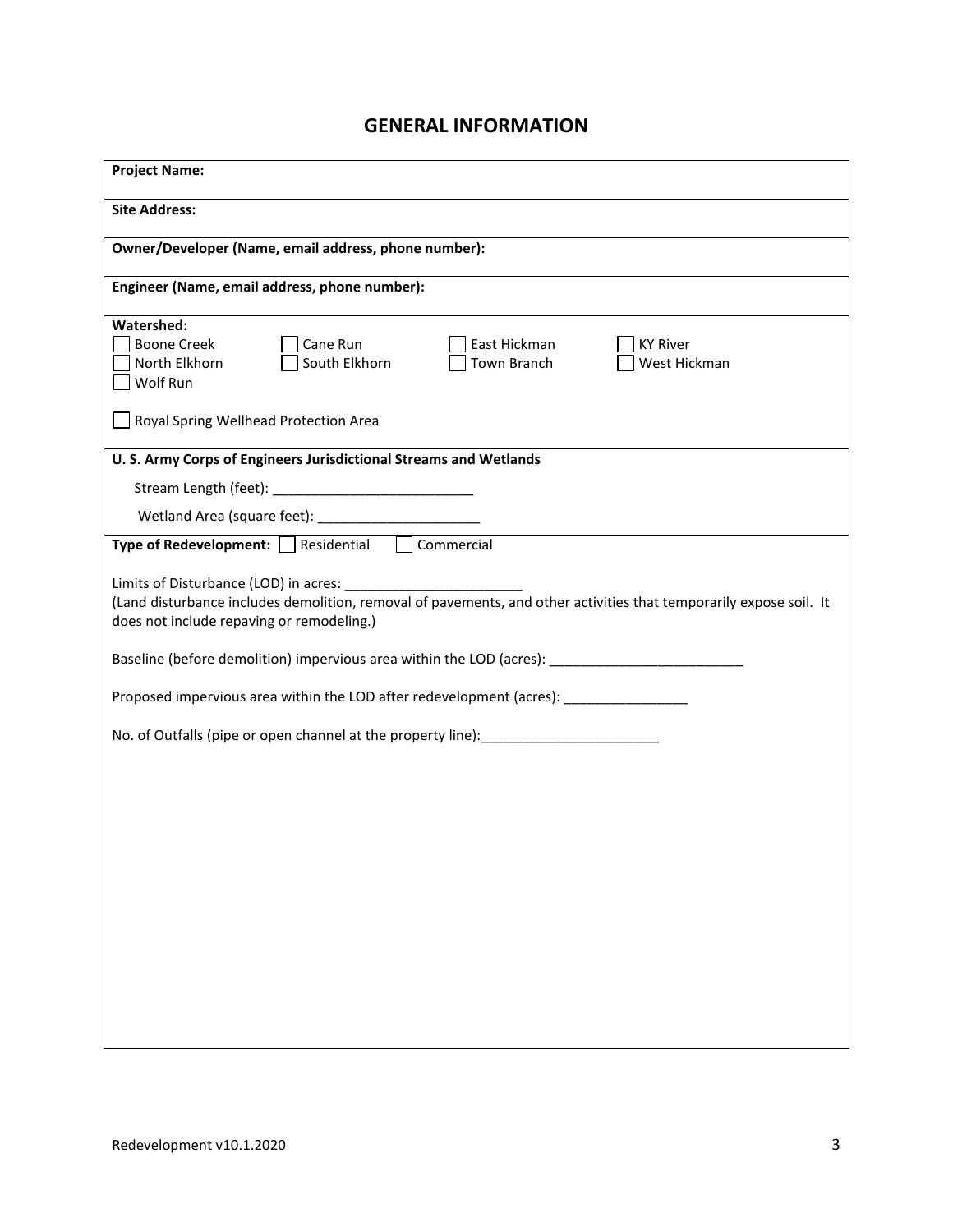## **DETENTION REQUIREMENTS**

#### **Complete the applicable box below**

| Box 1                                                                                                                                                                                                                                                                                                                                                                                                                                                                                                                                                                                                                                        |
|----------------------------------------------------------------------------------------------------------------------------------------------------------------------------------------------------------------------------------------------------------------------------------------------------------------------------------------------------------------------------------------------------------------------------------------------------------------------------------------------------------------------------------------------------------------------------------------------------------------------------------------------|
| The net impervious area will be increased above baseline conditions, and detention facilities (new facilities<br>or modifications to existing facilities) are proposed to reduce the peak flows to baseline conditions for the<br>design storms in Chapter 5 of the Stormwater Manual (Section 1.8.2 of the Stormwater Manual). In areas<br>where downstream flooding is known to be a problem, LFUCG may require that peak flows be less than<br>baseline conditions (1.8.2).<br>Complete the Detention Basin Data Form for each basin.<br>Complete the Summary of Peak Flows for each outfall (pipe or open channel at the property line). |
| Article 16-2(g) of the Zoning Ordinance (check one box below):<br>Stormwater management facilities are provided for off-street parking areas containing five (5) or more parking<br>spaces and/or more than 1,800 square feet.<br>Off-street parking area is 1,800 square feet or less, or less than 5 parking spaces.                                                                                                                                                                                                                                                                                                                       |
| Box 2                                                                                                                                                                                                                                                                                                                                                                                                                                                                                                                                                                                                                                        |
| On-site detention is not required (at least one box below must be checked for the project to be exempt,<br>Section 1.8.2 of the Stormwater Manual). In areas where downstream flooding is known to be a problem,<br>LFUCG may require that peak flows be less than baseline conditions (1.8.2).                                                                                                                                                                                                                                                                                                                                              |
| The impervious area will not be increased.                                                                                                                                                                                                                                                                                                                                                                                                                                                                                                                                                                                                   |
| The Engineer has conducted a Downstream Study and all of the following apply within the study area:<br>there will be no effect (practically interpreted to be less than 0.10 feet for modeling purposes) on<br>the water surface elevations within the DSA for the design storms for flood control structures in<br>Chapter 5, and the 25yr-24hr storm                                                                                                                                                                                                                                                                                       |
| the downstream drainage system within the DSA has sufficient capacity as defined in Table 1-5                                                                                                                                                                                                                                                                                                                                                                                                                                                                                                                                                |
| Note: The Downstream Study Area (DSA) means the area beginning at the property line and<br>extending downstream to a point where the proposed development area comprises 10 percent of the<br>total watershed area draining to that point.                                                                                                                                                                                                                                                                                                                                                                                                   |
| The Engineer has conducted a Downstream Study and determined that on-site detention will increase<br>flood elevations in the DSA.                                                                                                                                                                                                                                                                                                                                                                                                                                                                                                            |
| Detention is provided in existing facilities as part of a regional stormwater quantity master plan<br><b>Expansion Area 2</b><br><b>Beaumont Centre</b><br>Coldstream<br>Hamburg<br>Reynolds Road<br>Masterson Station<br>Other                                                                                                                                                                                                                                                                                                                                                                                                              |
| Detention is provided offsite in existing facilities (explain in the Appendix):<br>Supporting documentation attached, including map of offsite detention basin                                                                                                                                                                                                                                                                                                                                                                                                                                                                               |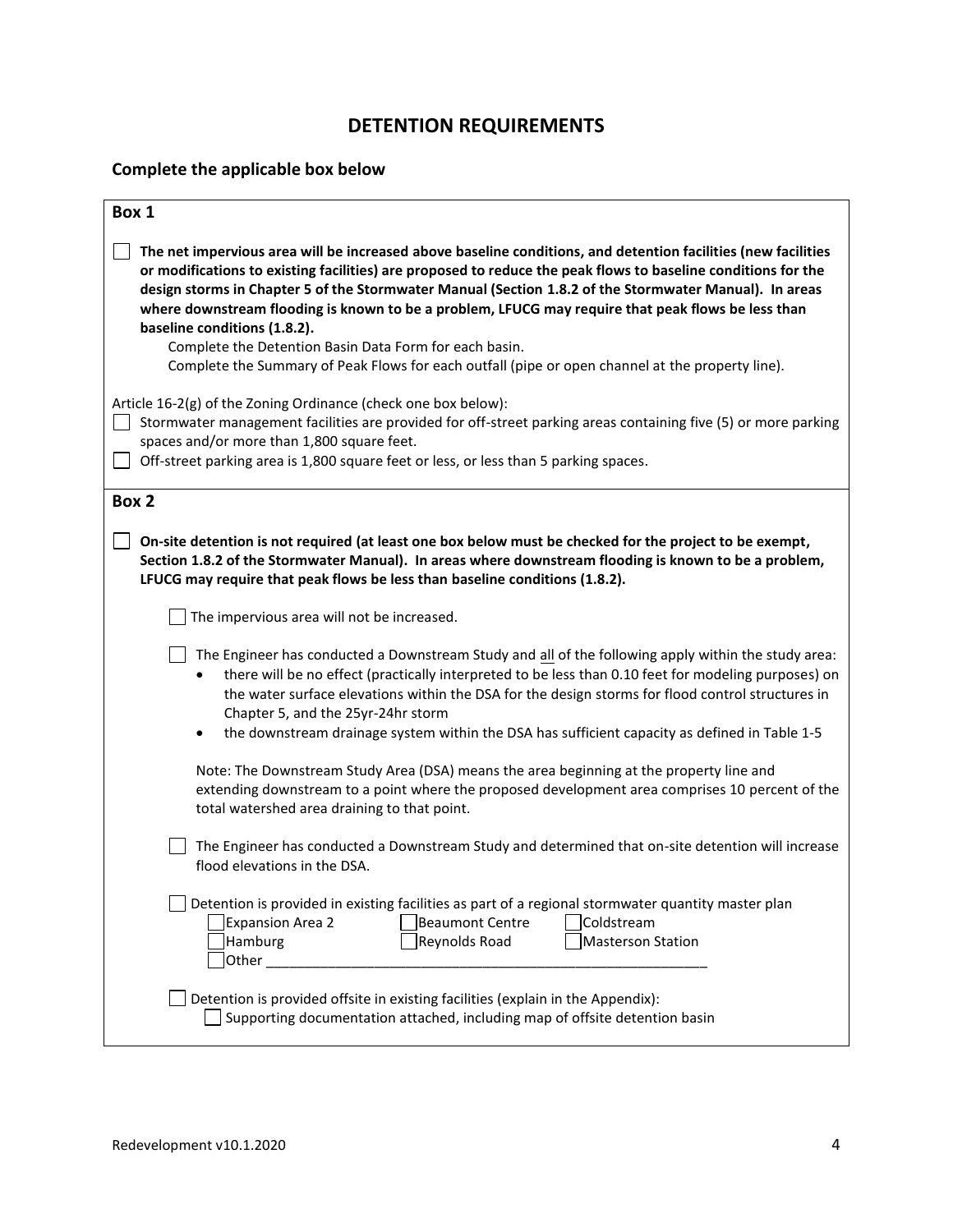#### **DETENTION BASIN DATA FORM**

**Detention Basin No. \_\_\_\_\_\_\_\_\_\_ (Complete for each Basin)**

| Permeable Pavement  |                                                                                                  | Detention Basin J Underground Detention Retention Pond B Extended Detention<br>Green Infrastructure w/detention volume: $\Box$ Infiltration Trench $\Box$ Bioretention $\Box$ Bioinfiltration Swale<br>Proposed Total Detention Volume: _______________________cubic feet (top of embankment to bottom of basin) |                      |
|---------------------|--------------------------------------------------------------------------------------------------|------------------------------------------------------------------------------------------------------------------------------------------------------------------------------------------------------------------------------------------------------------------------------------------------------------------|----------------------|
|                     |                                                                                                  | <b>Peak Flow Attenuation Design</b>                                                                                                                                                                                                                                                                              |                      |
| <b>Design Storm</b> |                                                                                                  | <b>Peak Flows</b>                                                                                                                                                                                                                                                                                                |                      |
|                     | <b>Baseline</b>                                                                                  | <b>Basin Inflow</b>                                                                                                                                                                                                                                                                                              | <b>Basin Outflow</b> |
| 10yr-6hr            |                                                                                                  |                                                                                                                                                                                                                                                                                                                  |                      |
| 100yr-6hr           |                                                                                                  |                                                                                                                                                                                                                                                                                                                  |                      |
| 2006 actual storm   |                                                                                                  |                                                                                                                                                                                                                                                                                                                  |                      |
| 1995 actual storm   |                                                                                                  |                                                                                                                                                                                                                                                                                                                  |                      |
| 100yr-24hr storm:   | Emergency Spillway Elevation __________________<br>Wet Ponds are designed with anti-seep collars | Peak Stage __________________(assuming no flow through the principal spillway)<br>Elevation of Normal Pool of Wet (Retention) Ponds                                                                                                                                                                              |                      |

<u> 1989 - Andrea Santa Alemania, amerikana amerikana amerikana amerikana amerikana amerikana amerikana amerikan</u>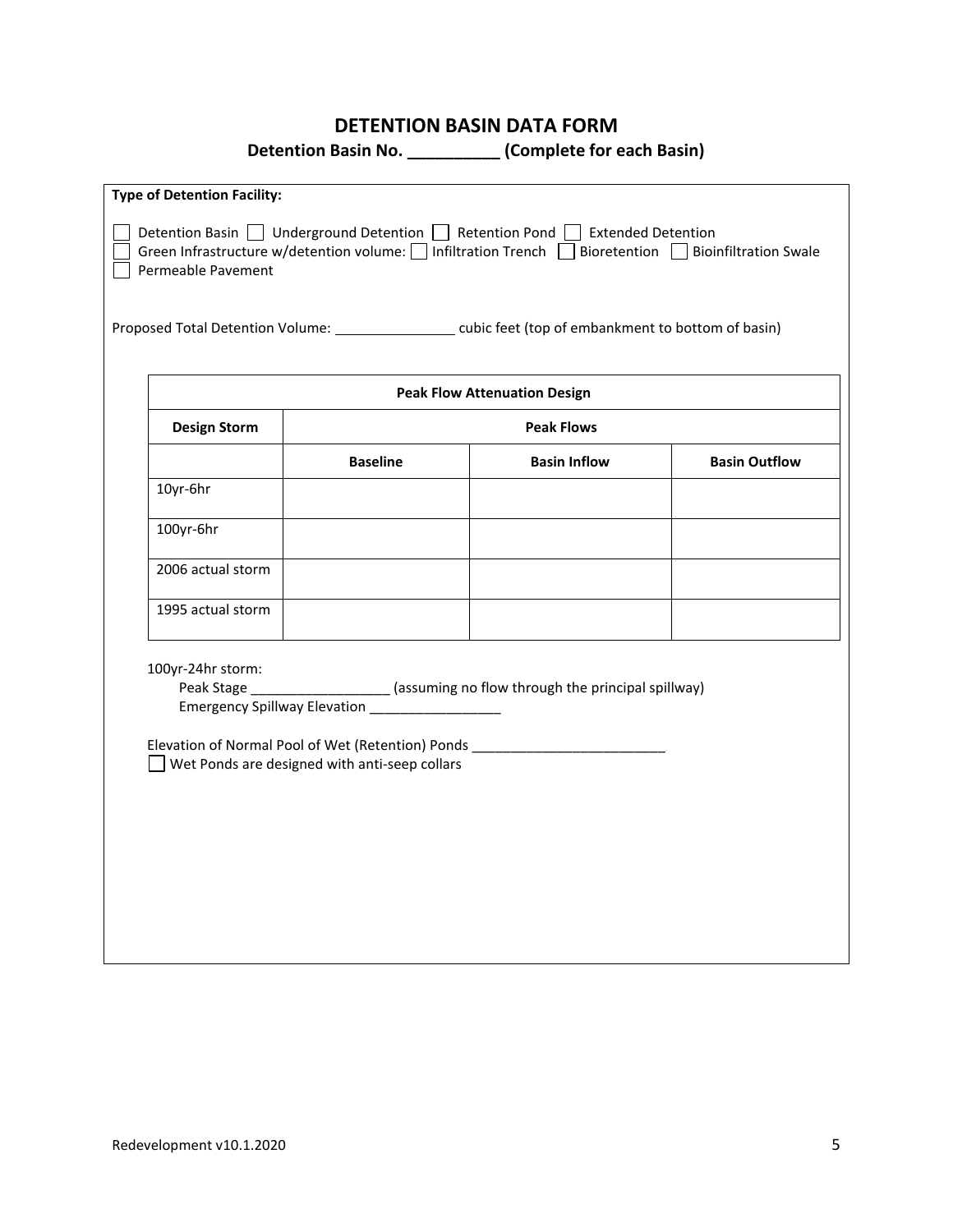## **SUMMARY OF PEAK FLOWS**

| <b>Outfall No.</b>      |                     | Peak Flow (cfs) |           |      |      |
|-------------------------|---------------------|-----------------|-----------|------|------|
|                         |                     | 10yr-6hr        | 100yr-6hr | 2006 | 1995 |
| $\mathbf 1$             | <b>Baseline</b>     |                 |           |      |      |
|                         | After Redevelopment |                 |           |      |      |
|                         | <b>Baseline</b>     |                 |           |      |      |
| $\overline{\mathbf{2}}$ | After Redevelopment |                 |           |      |      |
|                         | <b>Baseline</b>     |                 |           |      |      |
| $\overline{\mathbf{3}}$ | After Redevelopment |                 |           |      |      |
| $\pmb{4}$               | <b>Baseline</b>     |                 |           |      |      |
|                         | After Redevelopment |                 |           |      |      |
| 5                       | <b>Baseline</b>     |                 |           |      |      |
|                         | After Redevelopment |                 |           |      |      |
|                         | <b>Baseline</b>     |                 |           |      |      |
| $\bf 6$                 | After Redevelopment |                 |           |      |      |
|                         | <b>Baseline</b>     |                 |           |      |      |
| $\overline{\mathbf{z}}$ | After Redevelopment |                 |           |      |      |
|                         | <b>Baseline</b>     |                 |           |      |      |
| $\pmb{8}$               | After Redevelopment |                 |           |      |      |
|                         | Baseline            |                 |           |      |      |
| $\boldsymbol{9}$        | After Redevelopment |                 |           |      |      |
|                         | Baseline            |                 |           |      |      |
| ${\bf 10}$              | After Redevelopment |                 |           |      |      |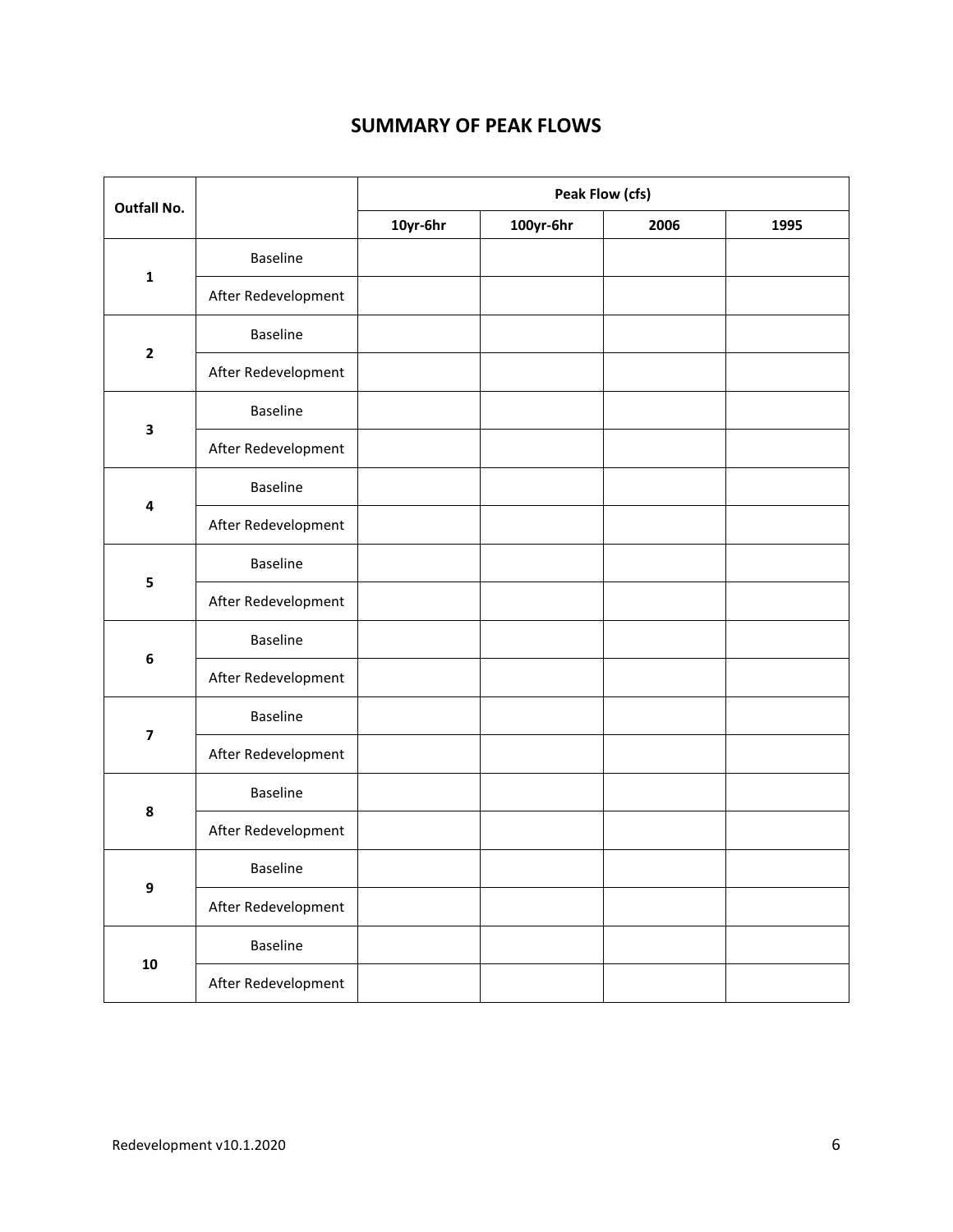## **WATER QUALITY REQUIREMENTS**

#### **Complete the applicable box below**

| Box 1                                                                                                                                                                                                                                                                                                                                                             |
|-------------------------------------------------------------------------------------------------------------------------------------------------------------------------------------------------------------------------------------------------------------------------------------------------------------------------------------------------------------------|
| Water Quality is addressed as follows (Section 1.8 of the Stormwater Manual):                                                                                                                                                                                                                                                                                     |
| Option A: The baseline impervious area within the LOD will be reduced by at least 20%.                                                                                                                                                                                                                                                                            |
| Baseline Impervious Area (before demolition) = ____________________ square feet<br>Impervious Area After Redevelopment = ________________ square feet<br>Percent Reduction = ______________                                                                                                                                                                       |
| <b>OR</b>                                                                                                                                                                                                                                                                                                                                                         |
| Option B: Stormwater Controls (SWCs), Green Infrastructure, or Manufactured Treatment Devices are<br>proposed to manage at least 20% of the baseline impervious area plus 100% of the net increase in impervious<br>area. Runoff Reduction is required only for the net increase in impervious area. Modifications to existing<br>SWCs/Devices may be sufficient. |
| The Required Water Quality Volume (WQV) is determined as follows:                                                                                                                                                                                                                                                                                                 |
| If B = A: WQV = A x 0.2 x 1.2"/12 = __________________________________cubic feet                                                                                                                                                                                                                                                                                  |
| where,                                                                                                                                                                                                                                                                                                                                                            |
| A = Baseline impervious area = _______________ square feet                                                                                                                                                                                                                                                                                                        |
| $B =$ Impervious area after redevelopment = $\frac{S}{S}$ = $\frac{S}{S}$ square feet                                                                                                                                                                                                                                                                             |
| If $B < A$ : Go to Option C                                                                                                                                                                                                                                                                                                                                       |
| The Required Runoff Reduction Volume (RRV) is determined as follows (only when B>A):                                                                                                                                                                                                                                                                              |
| Check this box if Runoff Reduction is not feasible because all of the following conditions are<br>present                                                                                                                                                                                                                                                         |
| the soil infiltration rate is less than 0.5 inches per hour<br>$\bullet$                                                                                                                                                                                                                                                                                          |
| infiltration rate of the on-site soils = ____________inches/hour<br>$\circ$                                                                                                                                                                                                                                                                                       |
| subdrains are not feasible for applicable Green Infrastructure practices                                                                                                                                                                                                                                                                                          |
| no other Green Infrastructure practices are feasible<br>$\bullet$                                                                                                                                                                                                                                                                                                 |
| Complete the Water Quality Data Form for each outfall (pipe or open channel at the property line).                                                                                                                                                                                                                                                                |
| Describe Existing Stormwater Quality Controls prior to demolition of the site, if any:                                                                                                                                                                                                                                                                            |
| <b>OR</b>                                                                                                                                                                                                                                                                                                                                                         |
| Option C: A combination of the above (described in the attachment)                                                                                                                                                                                                                                                                                                |
| Box 2                                                                                                                                                                                                                                                                                                                                                             |
| Site is Exempt - The amount of land to be disturbed is less than one acre (Section 1.7.2 of the Stormwater<br>Manual).                                                                                                                                                                                                                                            |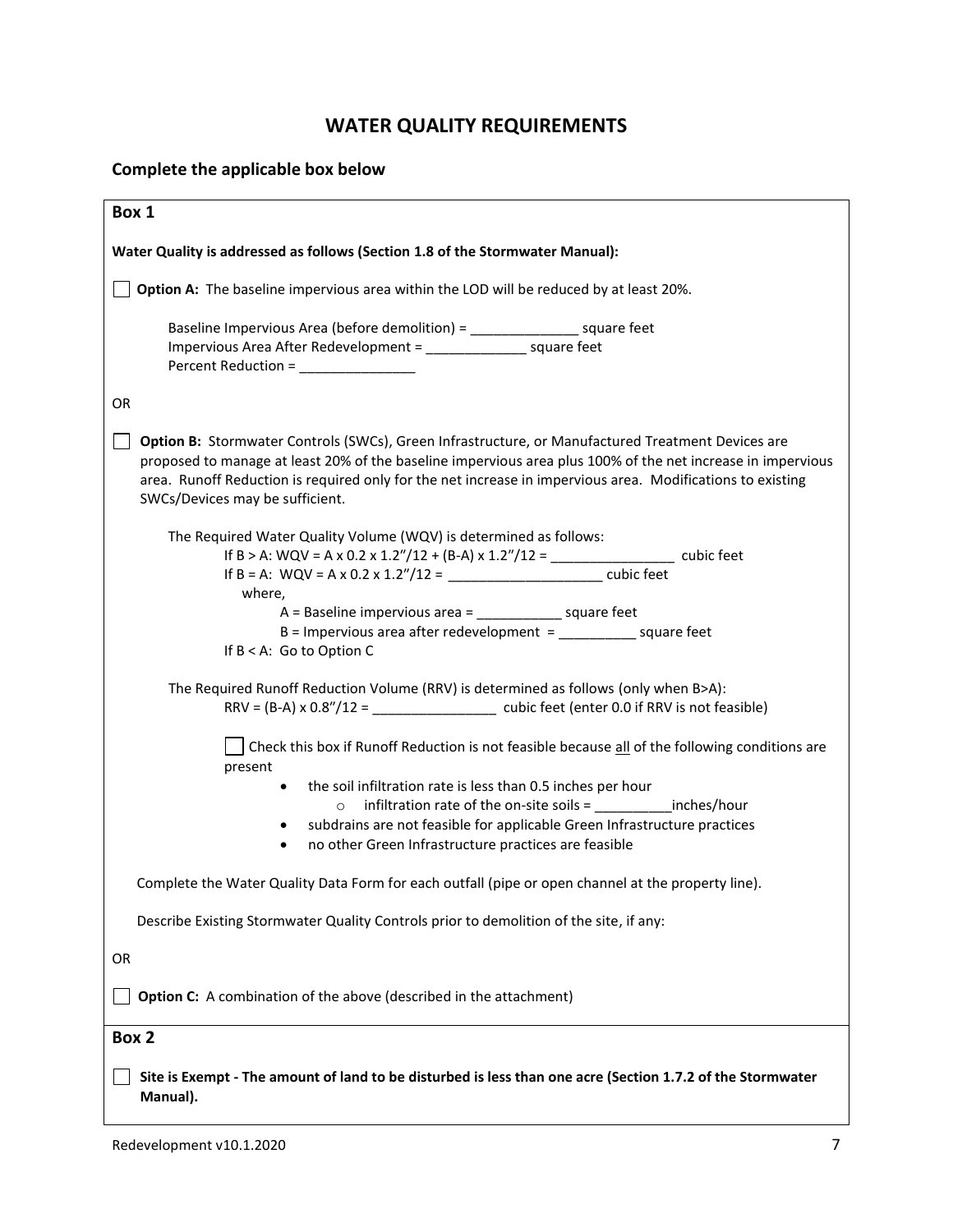## **WATER QUALITY DATA FORM**

**Outfall No. (Complete for each Outfall)**

| Required WQV (from previous page) = _____________<br>Required RRV (from previous page) = ____ |                            |                          |
|-----------------------------------------------------------------------------------------------|----------------------------|--------------------------|
|                                                                                               |                            |                          |
| RRV Provided by Green Infrastructure                                                          |                            |                          |
| <b>Description</b>                                                                            |                            | RRV (cf)                 |
| Impervious Area Disconnection to Developed Green Space                                        |                            |                          |
| Impervious Area Disconnection to Protected Natural Areas (including floodplains)              |                            |                          |
| <b>Bioretention and Rain Gardens</b>                                                          |                            |                          |
| Permeable Pavement                                                                            |                            |                          |
| <b>Bioinfiltration Swales</b>                                                                 |                            |                          |
| <b>Infiltration Basins and Trenches</b>                                                       |                            |                          |
| <b>Tree Trenches and Planter Boxes</b>                                                        |                            |                          |
| Rainwater Harvesting                                                                          |                            |                          |
| <b>Vegetated Roofs</b>                                                                        |                            |                          |
| <b>Riparian Buffer Restoration</b>                                                            |                            |                          |
| <b>Constructed Wetlands</b>                                                                   |                            |                          |
| Total                                                                                         |                            |                          |
|                                                                                               |                            |                          |
| WQV Provided by Other Stormwater Controls                                                     |                            |                          |
| <b>Description</b>                                                                            |                            | WQV (cf)                 |
| <b>Extended Detention Basins</b>                                                              |                            |                          |
| <b>Wet Ponds</b>                                                                              |                            |                          |
| <b>Underground Detention</b>                                                                  |                            |                          |
| <b>Total</b>                                                                                  |                            |                          |
|                                                                                               |                            |                          |
| <b>Manufactured Treatment Devices</b>                                                         |                            |                          |
| <b>Description</b>                                                                            | <b>Impervious Drainage</b> | <b>WQV Provided (cf)</b> |
|                                                                                               | Area (sf)                  | (Imp. Area x 1.2"/12)    |
|                                                                                               |                            |                          |
| <b>Total</b>                                                                                  |                            |                          |
| <b>Summary Table of Stormwater Controls</b>                                                   |                            |                          |
| RRV provided by Green Infrastructure (cf)                                                     |                            |                          |
| WQV Provided by Extended Detention, Wet Ponds, or                                             |                            |                          |
| <b>Underground Detention</b>                                                                  |                            |                          |
| WQV Provided by MTDs (cf)                                                                     |                            |                          |
| Total (cf)                                                                                    |                            |                          |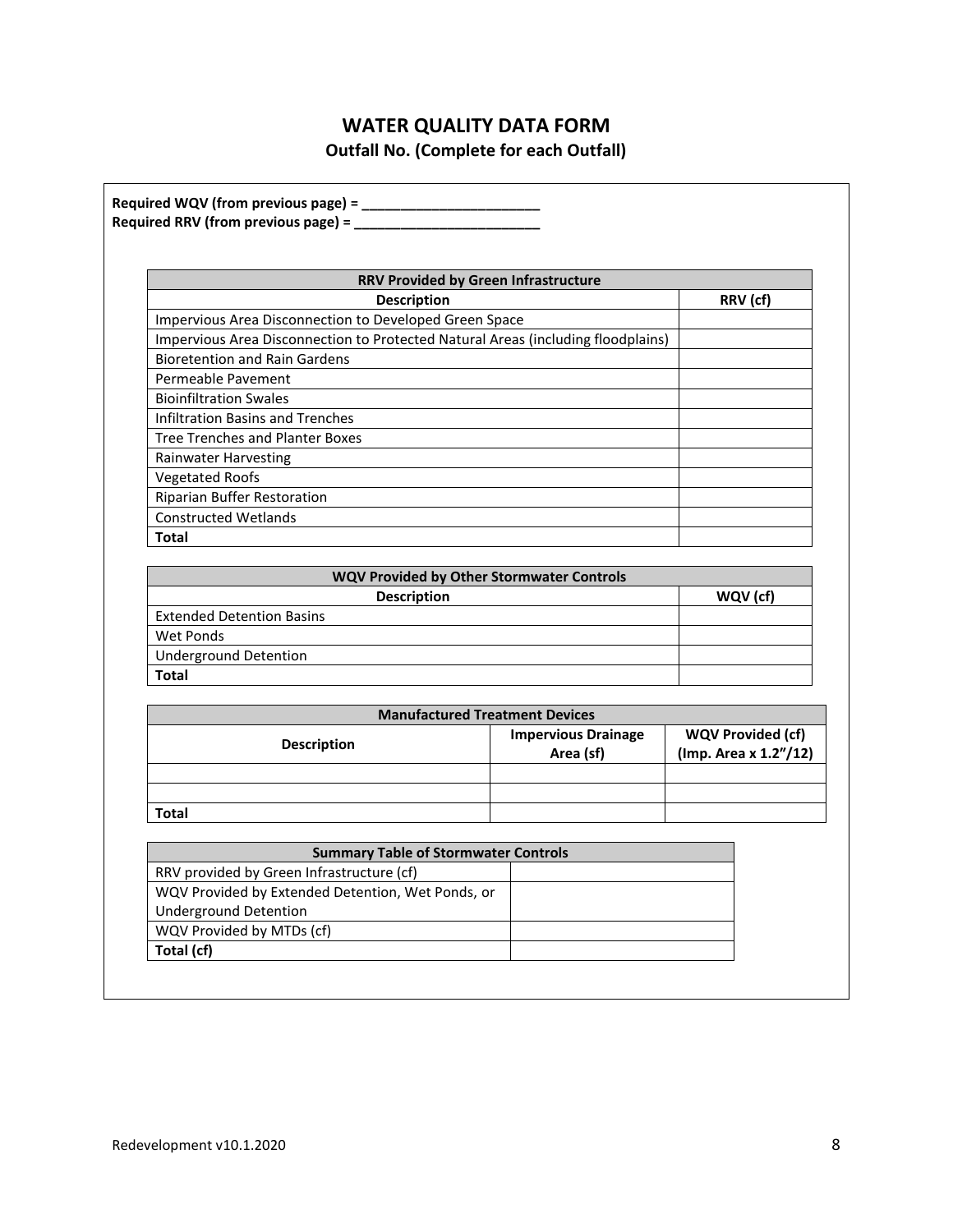## **SUBMITTAL CHECKLIST**

| Engineer's Drainage Report/Plans (Stormwater Manual Chapter 4 design documentation)                     |
|---------------------------------------------------------------------------------------------------------|
| Watershed map with sub-watersheds delineated and labeled (4.3.1)                                        |
| Location map of the stormwater controls and outfalls (4.3.1)                                            |
| Baseline and After Redevelopment drainage map (4.3.1)                                                   |
| Streams, wetlands, and other environmentally sensitive areas are shown on the plan (4.3.1)              |
| Detention basin design calculations and schematics (4.3.2)                                              |
| Proposed Stormwater Controls are in an easement/stormwater management area (1.5.6)                      |
| Baseline and After Redevelopment runoff hydrographs with supporting data and analysis (4.3.2)           |
| Hydraulic analysis of the proposed storm sewers, inlets, culverts, and channels (4.3.2, 1.6.5)          |
| Water quality volume and BMP design calculations and schematics (4.3.2)                                 |
| Detailed design of control structures and embankments (4.3.2)                                           |
| Erosion prevention measures are provided at pipe outfalls (Section 1.7.6)                               |
| Channel protection measures are provided to prevent bank erosion (8.2.2)                                |
| Manufacturer's design and maintenance standards for stormwater manufactured treatment devices (4.3.2)   |
| If detention is not proposed, a hydraulic analysis is provided of the downstream drainage system that   |
| demonstrates sufficient capacity (1.6.2)                                                                |
|                                                                                                         |
| Projects In or Along a Stream/Floodplain                                                                |
| LFUCG's FEMA Floodplain Administrator has reviewed the plans                                            |
| FEMA Effective Special Flood Hazard Area is shown on the plan (1.5.12)                                  |
| The 100-year floodplain has been determined for streams that have not been mapped by FEMA, and is shown |
| on the plans (1.4.5)                                                                                    |
| Flood Protection Elevations are shown for structures (1.6.6)                                            |
| Structures are at least 25 feet from the floodplain (1.6.7)                                             |
| Plans conform to Tables 1-9 and 1-10 regarding allowable uses in the floodplain (1.10)                  |
| Placing fill in the 100-year floodplain will have no adverse impact on contiguous property (1.5.4)      |
| Vegetative buffers are shown on the plan (1.10)                                                         |
| Greenways are shown on the plan (4.3.1)                                                                 |
|                                                                                                         |
| Federal, State, and Local Permits related to proposed construction in a stream or floodplain            |
| LFUCG Division of Engineering Stormwater Permitting Checklist                                           |
| USACE 404 Permit                                                                                        |
| KYDOW 401 Water Quality Certification                                                                   |
| KY Stream Construction/Floodplain Permit                                                                |
| FEMA LOMR or CLOMR                                                                                      |
| Special Permit from LFUCG for construction in the floodplain                                            |
|                                                                                                         |
| General                                                                                                 |
| Adequate vehicle access provided to maintain BMPs (driving surface within 10 feet of the BMP)           |
|                                                                                                         |
| Maintenance agreement for commercial projects                                                           |
|                                                                                                         |
| <b>Appendix</b>                                                                                         |
| Related drainage studies that affect the stormwater management plan of this project                     |
| Narrative of known downstream flooding problems from LFUCG studies or Engineer's downstream study       |
| Copies of Waivers or Variances from LFUCG                                                               |
|                                                                                                         |
| Note: If a box is not checked, provide explanation in the Appendix                                      |